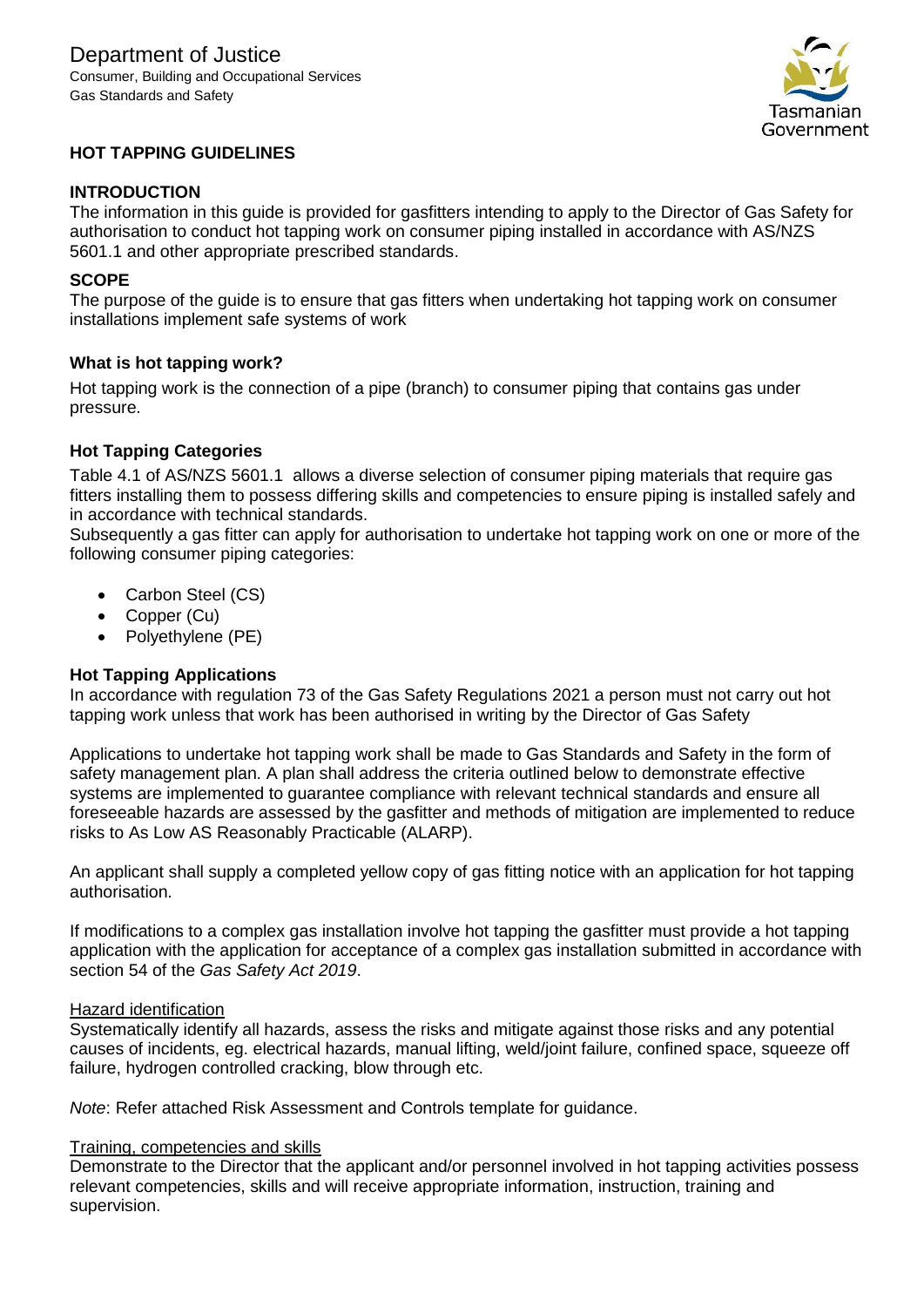# Hot Tap Procedure

## Detailed hot tap procedure outlining

- Pre- hot tap pipe inspections eg. diameter, checking ovality, actual wall thickness, evidence of corrosion, soundness of any longitudinal seam, carbon equivalent etc.
- Preparation of pipe external service for weld/joint
- Exclusion of moisture during operation eg. tent, preheat etc
- Fit up and alignment
- Weld/joint cleanliness
- Welding /jointing operation
- Tapping operation
- Pressure Testing
- Commissioning/purging
- Final inspections tests

### Weld/Joint Procedures Specifications

Proposed weld /joint procedure specifications according to size, pressure and material of the pipe and fittings including results of weld and welder tests conducted on simulated procedure qualification test pieces.

### **Calculations**

Calculations to demonstrate:

- Maximum and minimum permitted pressures and flow rates including velocity calculations. Calculations should take into account pipeline material, wall thickness, pipe diameter, assumed weld/joint temperature etc.
- Branch has sufficient reinforcement taking into account intended opening/cutter size including assessing the potential for buckling of the in-service pipeline.

### Equipment

List of anticipated equipment required on site to perform weld/joint, tap, pressure test and purge along with emergency equipment (Eg fire extinguisher, breathing apparatus etc) including equipment maintenance and calibration policy.

### Emergency Procedures

Outline emergency procedures addressing all reasonably foreseeable emergencies that have been identified, personnel emergency training and emergency communication systems.

#### Reporting

Procedure for reporting any incidents or unsafe gas installations

*Note*: Gas Safety Regulations 2021 requires a gas fitter to report any incident, which occurs during the carrying out of that gas fitting work to the Director of Gas Safety and the gas supplier.

#### Records

The gasfitter shall maintain records for themselves and the consumer piping owner that are necessary to safely operate and maintain the consumer piping including:

- Design criteria
- Hazard assessments
- The traceability of all materials and components including test results and inspection reports
- All tests and inspections that were conducted to verify the integrity of the hot tap
- Commissioning records
- Safety records
- Approvals and correspondence